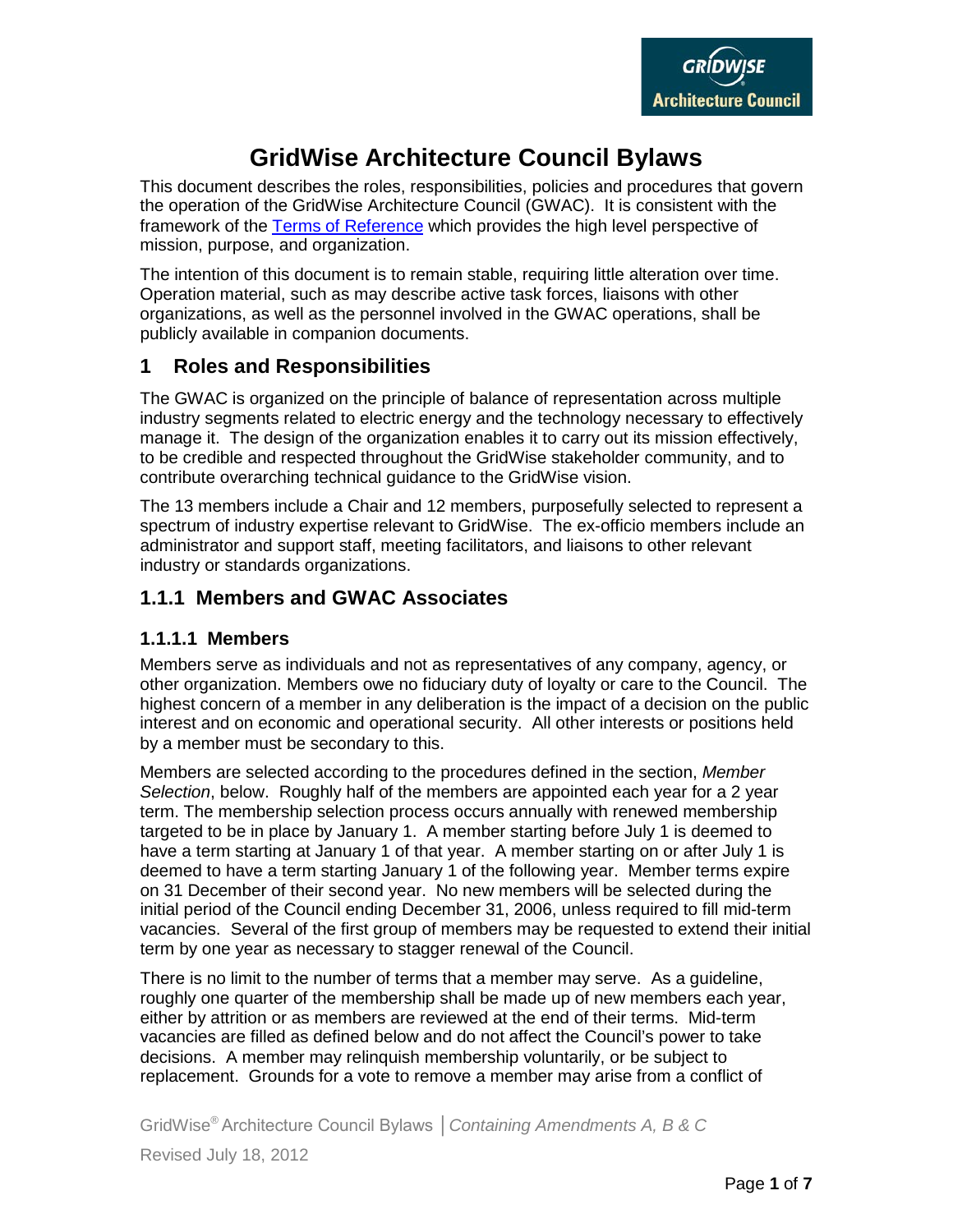interest impropriety, as discussed in the first paragraph of this section and the section *Conflict of Interest,* or from a meeting attendance issue as specified in the section *Attendance*. Upon loss of a member, a replacement must be chosen by selection at the earliest reasonable opportunity, though timing for the selection process should favor alignment with the end of term selection period. Should a member change employer affiliation, the member is to renew the commitment for participation from the new organization.

All members who leave the Council in good standing become members emeritus. A member emeritus is an ex-officio member (see *Ex-Officio Participation* below) with an open invitation to attend Council meetings, and upon request, receives periodic updates on Council activities.

#### **1.1.1.2 GWAC Associates**

GWAC Associates are individuals who work closely with the Council and actively participate in Council meetings and initiatives. This membership category is defined to allow the Council to explicitly recognize the role of such individuals and to enable the individuals to have a recognized, formal relationship to the Council.

There is no limit to the number of terms for a GWAC Associate. GWAC Associates must be sensitive to and avoid conflict of interest, real or apparent, in the same manner as GWAC Members. In the event of a conflict of interest impropriety, then the Council may vote to remove an individual from GWAC Associate status.

The privileges of GWAC Associates are:

- Listing as a GWAC Associate on the Council's web site
- Allowed to cite their association with the Council
- May speak on behalf of the Council with advance notice to and concurrence of the GWAC Administrator

#### **1.1.1.3 Chair**

A member of the GWAC is selected as Chair to preside over meetings and act as a lead spokesperson for the GWAC between meetings (all duties normally associated with such a role). The Chair shall be the primary point of contact for coordination with the GWAC administrator for the arrangement of meetings and planning of activities. The Chair is selected from the membership ranks according to the procedures defined in the section, *Chair Selection*, below.

The term of the Chair shall be one year, with no restriction on renewal. The Chair may be removed at any time by a decision making vote of the members of the GWAC as described in the section, *Meetings and Decision Making*, or as a result of his or her departure from the GWAC.

#### **1.1.1.4 Ex-Officio Participation**

The GWAC recognizes individuals to fill ex-officio positions for participation in GWAC discussions. Ex-officio members attend GWAC meetings upon invitation. Ex-officio members have no standing to participate in GWAC decisions but are expected to participate in GWAC discussions as appropriate to their roles. However, if an ex-officio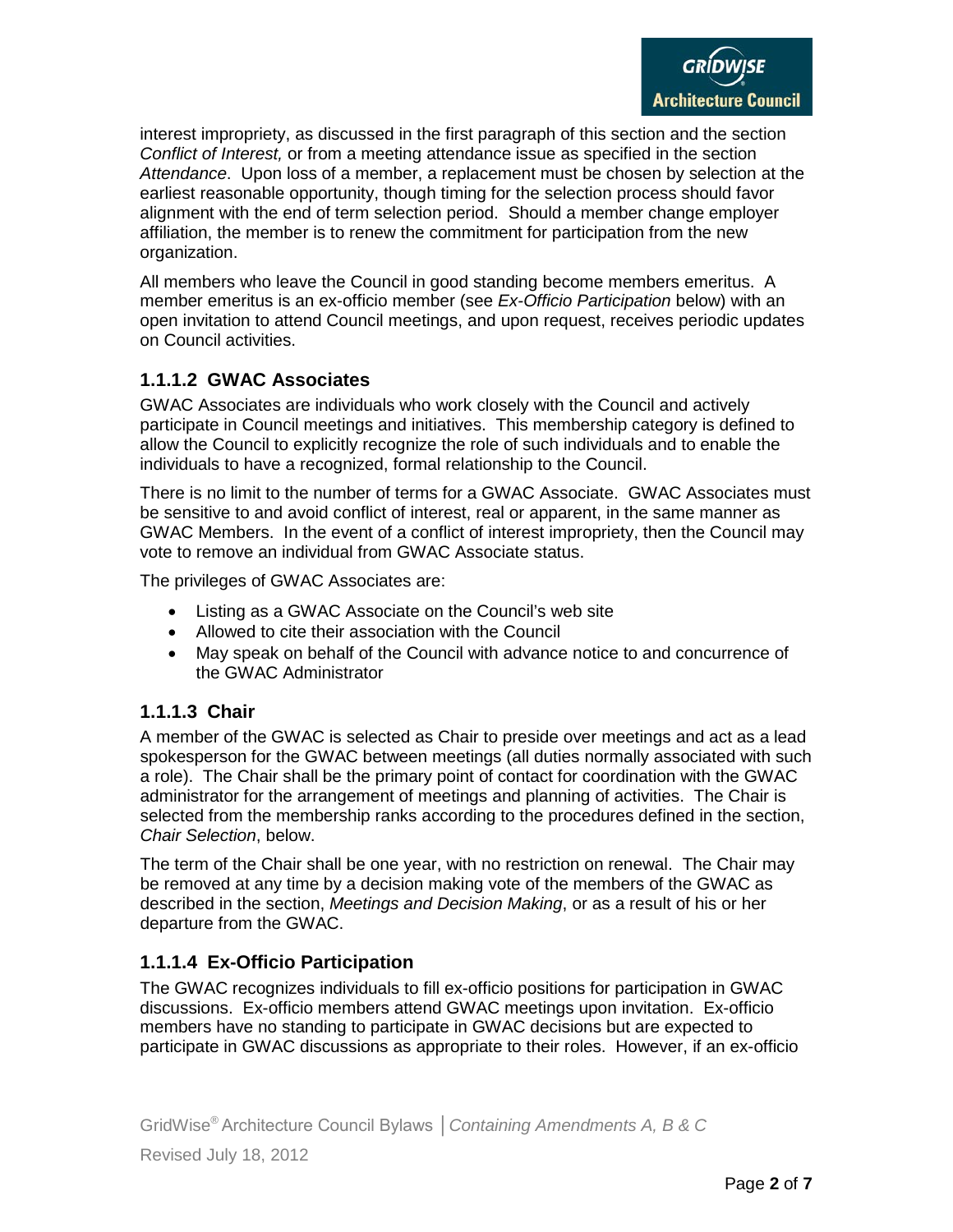position is held by a GWAC member, that person does not thereby lose his or her standing to participate in GWAC decisions.

The DOE Office of Electricity Transmission and Distribution (OETD) GridWise Program Director is an ex-officio member of the GWAC; he or she may delegate this role to another person working on behalf of the DOE GridWise Program. The GWAC Administrator is also an ex-officio member of the GWAC. Liaisons between other organizations are ex-officio members, though such positions can be filled by GWAC members.

Vacancies in the ex-officio positions do not affect the GWAC's power to take decisions.

### **1.1.1.5 Liaisons**

A liaison serves a coordination and communication role between the GWAC and outside organizations. Liaisons represent the interests of their respective outside organizations to the GWAC and reciprocally are expected to represent the activities and decisions of the GWAC back to their organizations. Liaisons are ex-officio positions within the GWAC. People holding liaison positions are nominated and so recognized by a vote of the GWAC.

### **1.1.1.6 Administrator and Support Resources**

The administrator manages the internal operation of the GWAC, including the human and financial resources in support of GWAC directed activities. This includes meeting arrangements, interactions with other organizations, and research and analysis activities that may be assigned by the GWAC. The administrator is appointed by the DOE, which provides the financial support for this function. The administrator is an ex-officio member of the GWAC.

# *2 Points of Principle*

This section describes points of principle to provide a framework for ensuring credibility, legality, and integrity.

### **2.1.1 Consensus**

Consensus is a core value of the GWAC. To promote consensus, the GWAC process requires the Chair to ensure that the group considers all legitimate views, proposals, and objections, and endeavors to reconcile them. Where unanimity is not possible, the GWAC strives to make decisions that are supported by the available evidence, and to document opposing views or abstentions.

### **2.1.2 Conflict of Interest**

Given DOE's support for the GWAC, conflict of interest questions may arise when considering member involvement in a DOE solicitation for work or from the involvement of a member affiliated organization in such a solicitation. The perception by others of a conflict of interest can be as problematic as any legal impropriety. GWAC members need to be sensitive to conflict of interest issues; however, being a member of the GWAC should not disadvantage an individual or their affiliated organizations.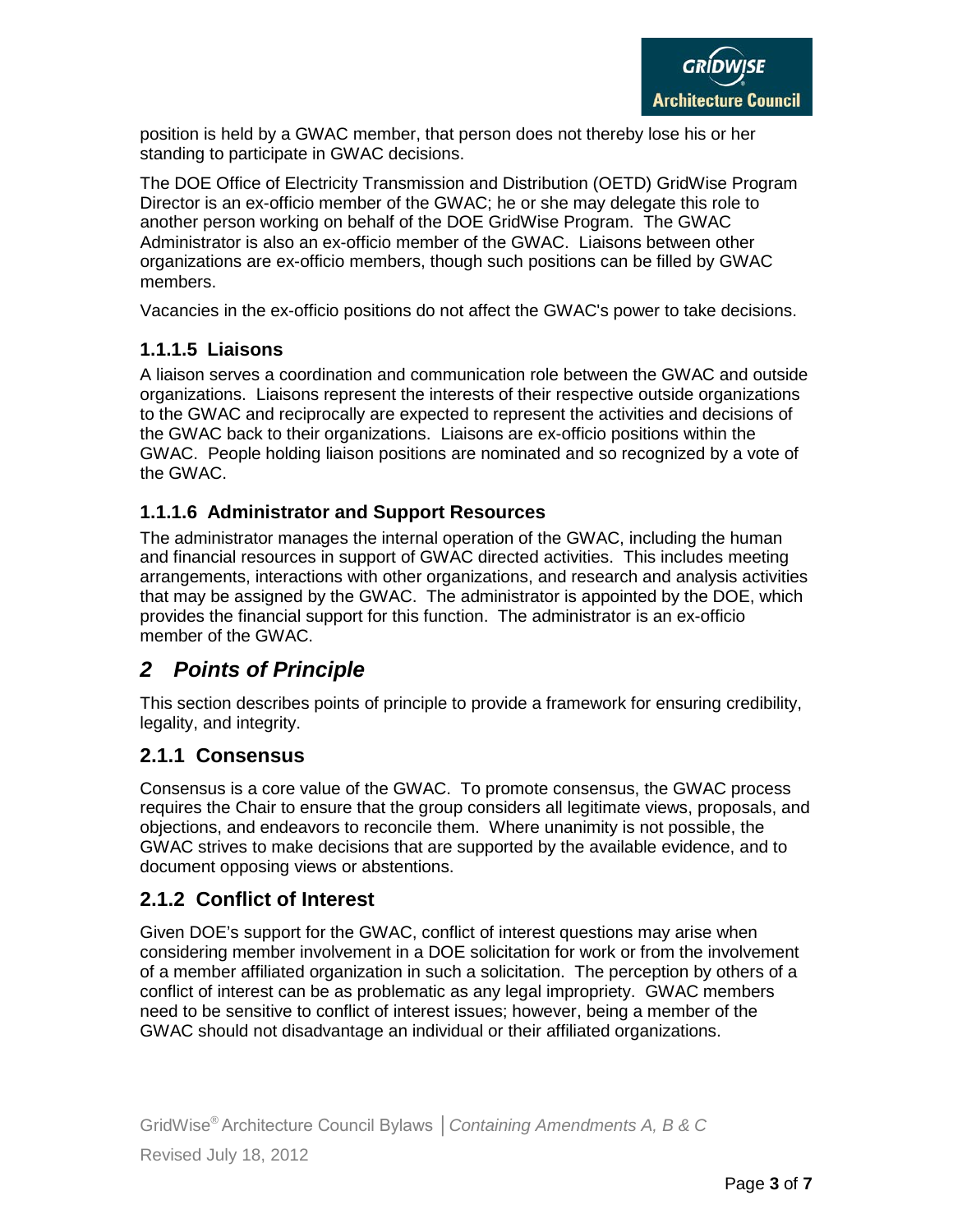Members of the GWAC and their affiliated organizations should be able to respond to DOE solicitations, including solicitations that may be prepared as a result of input from the GWAC, as long as two areas are carefully addressed in any contracted work: 1. true or perceived favoritism or advantage in the process, and 2. influence involving review of one's own or affiliated submissions.

If DOE requests the GWAC to review a draft solicitation, members who feel they or their organizations may want to respond to this solicitation should recuse themselves from the review to avoid creating a favored position by obtaining the solicitation material early. In another situation, the GWAC may request work (analysis, conceptual proposals) that may be funded by DOE as part of this effort. As long as the request for proposal or the statement of work is managed by the GWAC administrator and the real or perceived impression of undue influence by any particular member is avoided, then members and their affiliated companies should be able to respond to the work.

Members are to anticipate any situation in which a conflict of interest may arise and bring these concerns before the GWAC and GWAC administrator.

#### **2.1.3 Intellectual Property**

The GWAC promotes an open working environment. Whenever possible, technical decisions should be made unencumbered by intellectual property right claims.

The GWAC produces work on a royalty-free basis, and is thus obliged to produce deliverables which rely only on intellectual property available on a royalty-free basis.

Proprietary information shall not be disclosed by any participant during any meeting of the GWAC or its subgroups. In addition, no information of a secret or proprietary nature shall be made available to the GWAC as official documents, and no such documents (or documents marked as such) shall be made AC official documents or forwarded to the membership.

All proprietary information which may nonetheless be publicly disclosed by any participant during any meeting of the GWAC or its subgroups shall be deemed to have been disclosed on a non-confidential basis, without any restrictions on use by anyone, except that no valid copyright or patent right shall be deemed to have been waived by such disclosure.

### **2.1.4 Out of Scope**

The GWAC is not a standards developing organization and does not intend to develop or publish standards. Similarly, the GWAC does not design any technologies that may be suggested in GWAC deliverables.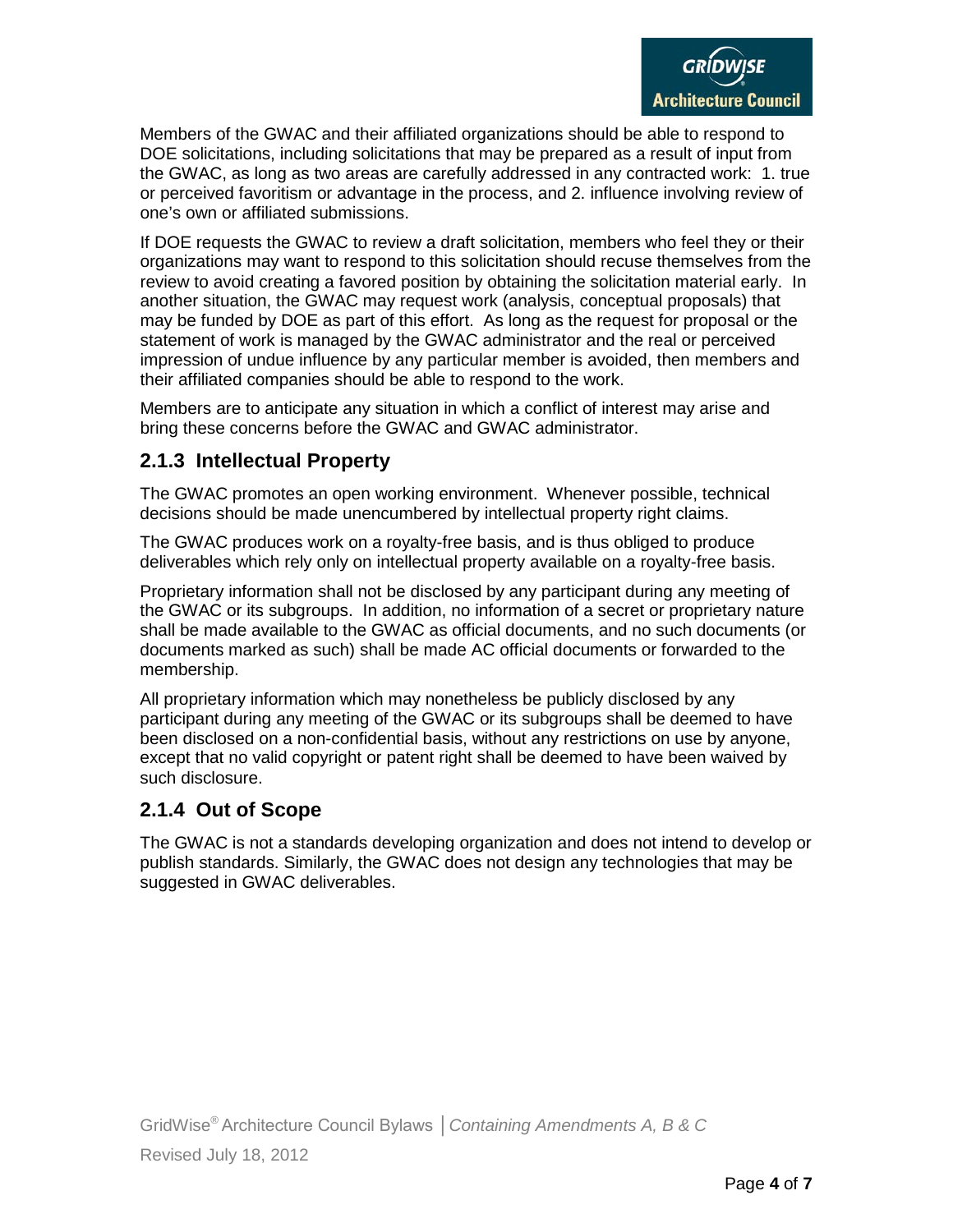# *3 Policies and Procedures*

The GWAC shall operate according to the following policies and procedures.

### **3.1.1 Meetings and Decision Making**

GWAC meetings and decision making shall be presided over by the Chair, or another appointed representative of the GWAC. Formal discussion and decision-making procedure shall follow Robert's Rules of Order. The start of every meeting shall review the intellectual property disclosure policy (see Section *Intellectual Property).*

Meetings of the GWAC shall be announced with adequate time for arrangements and preparation. There shall be at least two meetings of the GWAC in any calendar year. There is no upper limit on the number of meetings.

Minutes of meetings shall be distributed to the GWAC members for comment and revised accordingly prior to becoming publicly available.

The GWAC may make decisions and take action if at least seven full members concur and there are no more than three dissents.

The GWAC may reach decisions by face to face meeting, teleconference, electronic communication, or any combination of the above.

Updates to these bylaws shall be so enacted through this process.

### **3.1.2 Member and Associate Selection**

#### **3.1.2.1 Member Selection**

When one or more seats become open on the Council, the Chair requests that the administrator launch a call for candidates, indicating the number of member seats to be filled and providing guidance on specific candidate attributes which may be needed to fulfill Council requirements for skills, experience, and cross-industry representation. The response to the call for candidates is open to anyone (including Council member incumbents whose terms are expiring as well members emeritus) for submission of a candidate recommendation. Incumbents must notify the nominations committee if they do not wish to be nominated.

The administrator forms a nominations committee of 5 individuals including at least 2 Council members whose terms are not expiring. The proposed nominations committee is subject to approval by the Council members. The nominations committee verifies the eligibility of candidates, including their ability to fulfill the requirements of the open seats and their commitment to Council member duties.

The nominations committee selects a slate of candidates from the pool of eligible candidates corresponding to the requirements for vacant seats. The proposed slate is defended by the nominations committee before a confirmation committee composed of the sitting Council members and the DOE OEDER GridWise program director or his/her designee. The confirmation committee votes to accept or reject the slate. Cause for rejection shall be clearly stated so that the nominations committee may propose a new slate or a partial slate that better addresses the stated concerns. Should seats remain open at the end of the process, the Chair may give guidance to the administrator to initiate another call for candidates.

GridWise® Architecture Council Bylaws │*Containing Amendments A, B & C* Revised July 18, 2012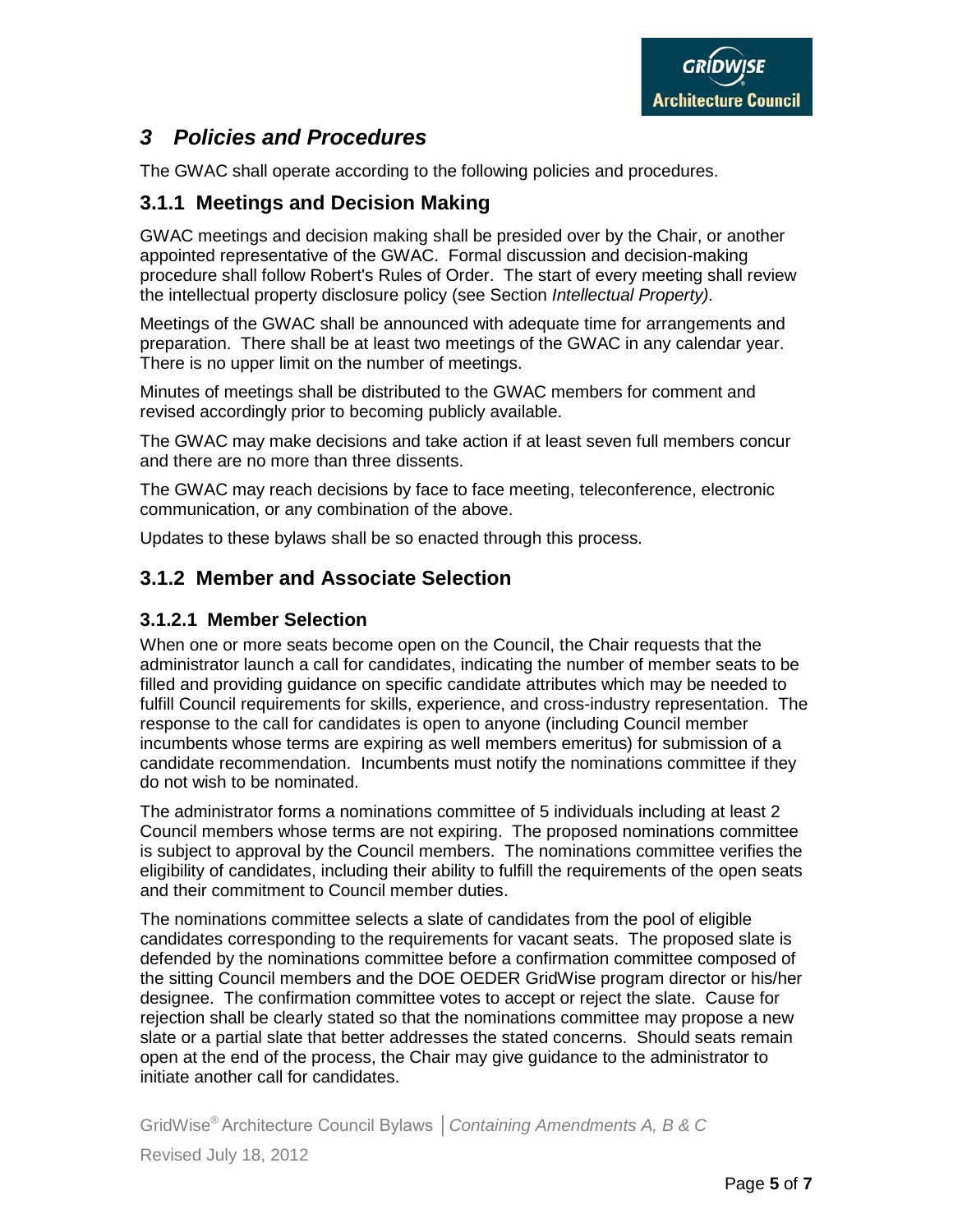#### **3.1.2.2 GWAC Associate Selection**

The process for an individual to be recognized as a GWAC Associate is nomination by an existing Council member. Nominations are accepted during the month of July. The Council will discuss the nomination and vote on accepting the individual as an Associate Member. The term of membership is one year and may be extended by re-nomination and a vote of the Council.

The criteria for Associate Membership are:

- Active participation in council activities for at least one year prior to the nomination. Active participation in council activities includes:
	- o Council initiatives such as working groups
	- o Attendance at Council meetings
- Technical or other background with skills and experience that is consistent with the purposes of the Council

#### **3.1.2.3 Chair Selection**

The Chair is selected from the ranks of GWAC membership and confirmed by the DOE OETD GridWise program director. The GWAC administrator initiates the selection with a call for Chairperson nominations. This call for nominations may be issued up to three months prior to any expected vacancy in the Chair position. Candidates must be nominated by two members prior to the vote for Chair.

The GWAC recommendation for Chair will be submitted to the DOE for confirmation. In the event that the DOE OETD GridWise program director does not confirm the recommended Chair, the DOE OETD GridWise program director must provide clear reasons for the rejection to the GWAC and allow the GWAC to submit another recommendation for Chair.

In the event that consensus cannot be reached (see *Meetings and Decision Making*  above), the DOE OETD GridWise program director will select a Chair from the nominated candidates.

#### **3.1.3 Attendance**

Every member must make a concerted effort to attend all meetings (face to face meetings and teleconferences). Missing two out of four consecutive meetings is grounds for a vote to remove membership from the GWAC.

A proxy may be put forth should a member be unable to attend. The member in question is responsible to see that the proxy is informed of the present state of the GWAC business. The proxy is an ex-officio member during the meeting, representing the same industry segment and skill base as the member he substitutes. Attendance by a proxy does not constitute attendance by the member.

### **3.1.4 Openness & Confidentiality**

The GWAC publishes minutes of all its meetings on the Internet. GWAC meetings are open to outside attendance upon request. The Chair may, upon informing the members, exclude invited participants, liaison and ex-officio members from discussions as required by the personnel, legal, or financial nature of the matter.